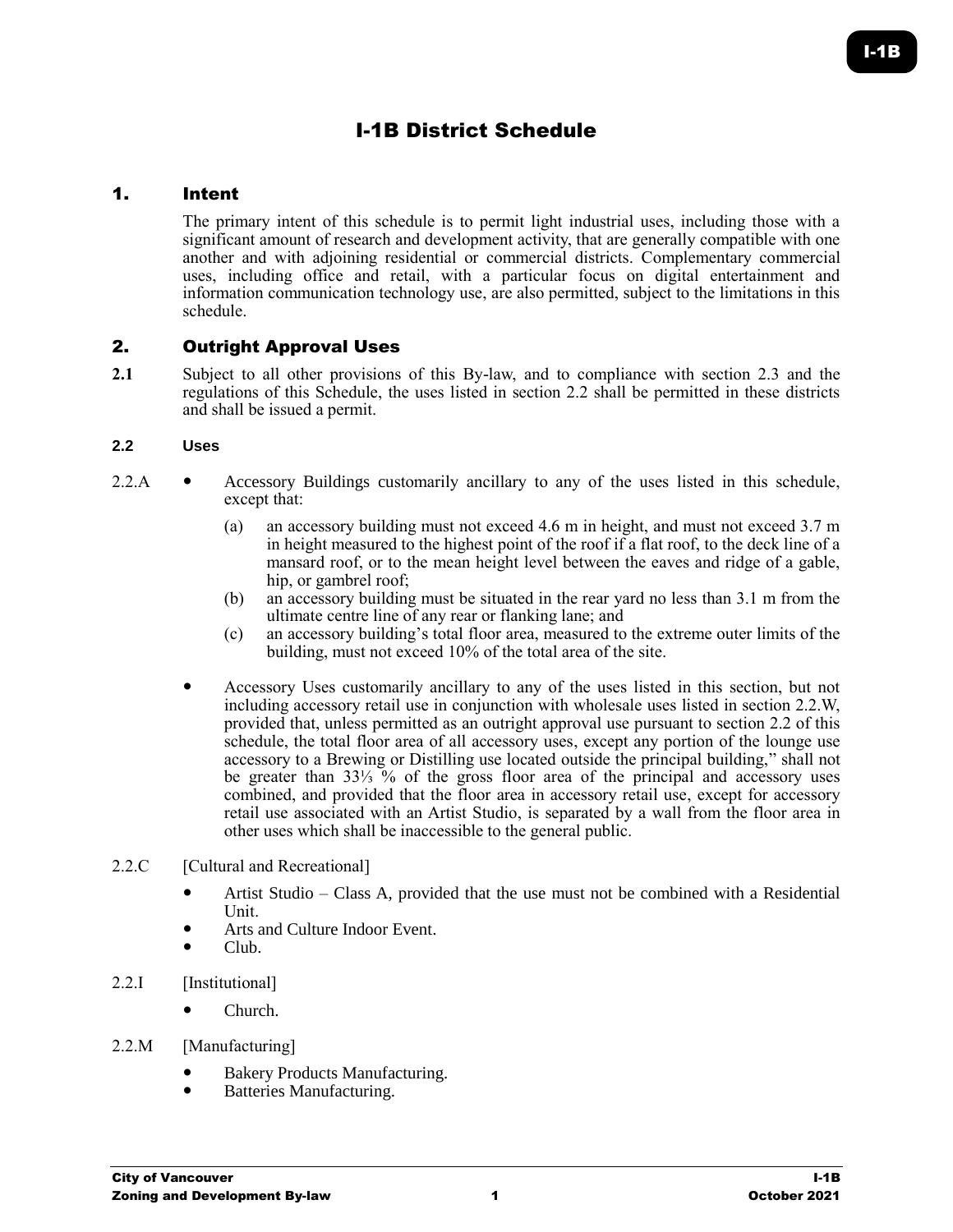- Chemicals or Chemical Products Manufacturing Class B.
- Clothing Manufacturing.
- Dairy Products Manufacturing.
- Electrical Products or Appliances Manufacturing.
- Food or Beverage Products Manufacturing Class B.
- Furniture or Fixtures Manufacturing.
- Ice Manufacturing.
- Information Communication Technology Manufacturing.
- Jewellery Manufacturing.
- Leather Products Manufacturing.
- Miscellaneous Products Manufacturing Class B.
- Non metallic Mineral Products Manufacturing Class B.
- Paper Products Manufacturing.
- Plastic Products Manufacturing.
- Printing or Publishing.
- Rubber Products Manufacturing.
- Shoes or Boots Manufacturing.
- Tobacco Products Manufacturing.
- Wood Products Manufacturing Class B.

# 2.2.R [Retail]

• Gasoline Station - Full Serve.

## 2.2.S [Service]

- Animal Clinic.
- Catering Establishment.
- Laboratory.
- Laundry or Cleaning Plant.
- Motor Vehicle Repair Shop.
- Motor Vehicle Wash.
- Photofinishing or Photography Laboratory.
- Production or Rehearsal Studio.
- Repair Shop Class A.
- School Vocational or Trade.
- Sign Painting Shop.
- Work Shop.

## 2.2.T [Transportation and Storage]

- Cold Storage Plant.<br>• Packaging Plant
- Packaging Plant.
- Storage Warehouse.
- 2.2.U [Utility and Communication]
	- Radiocommunication Station.
- 2.2.W [Wholesale]
	- Lumber and Building Materials Establishment.
	- $\bullet$  Wholesaling Class A.
	- Wholesaling Class B, provided that floor area does not exceed 1 000 m².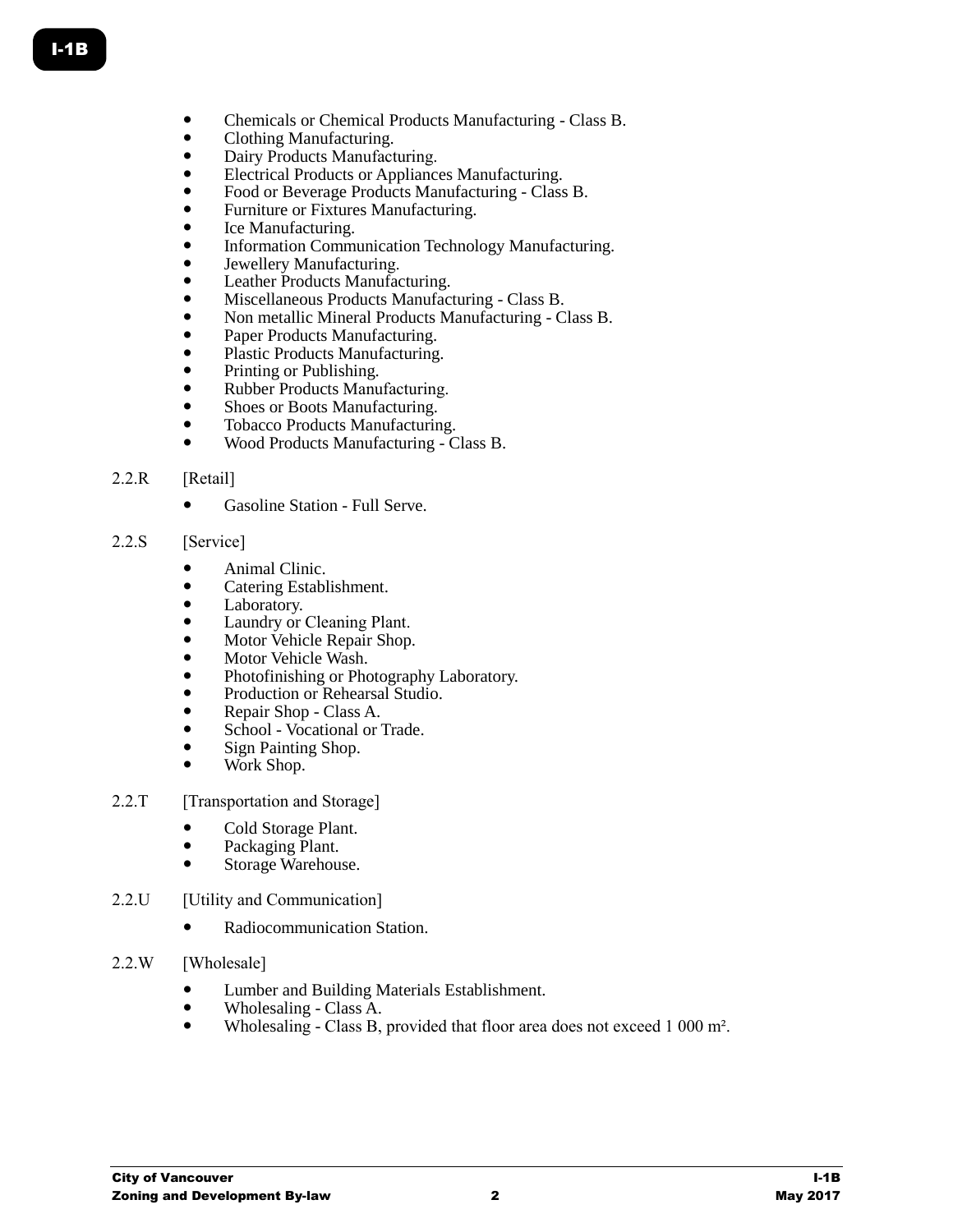# **2.3 Conditions of Use**

- 2.3.1 No use listed in section 2.2 of this schedule, except a full serve gasoline station and a lumber store, shall be carried on other than wholly within a completely enclosed building, except for off street parking and loading, heating and mechanical equipment, or other facilities or equipment which in the opinion of the Director of Planning are similar to the foregoing.
- 2.3.2 No use listed in section 2.2 of this schedule shall involve the bulk storage, pending ultimate distribution off site, of explosives, fireworks, ammunition, matches, or flares; radioactive material; rags or cotton waste; and, except for a full serve gasoline station, compressed gas, petroleum, coal or tar products or derivatives.

## 3. Conditional Approval Uses

- **3.1** Subject to all other provisions of this By-law, including the additional regulations in section 10.20 of this By-law, and compliance with section 3.3 and the provisions and regulations of this Schedule, the Director of Planning or the Development Permit Board may approve any of the uses listed in section 3.2 of this Schedule, with or without conditions, provided that the Director of Planning or the Development Permit Board first considers:
	- (a) the intent of this Schedule and all applicable policies and guidelines adopted by Council; and
	- (b) the submission of any advisory group, property owner or tenant.

#### **3.2 Uses**

- 3.2.A Accessory Buildings to any of the uses listed in this schedule, except as provided for in section 2.2.A of this schedule.
	- Accessory Uses customarily ancillary to any of the uses listed in this section, subject to the same provisions as section 2.2.A of this schedule.
	- Accessory Uses customarily ancillary to any of the uses listed in this schedule, other than as provided for in section 2.2.A of this schedule, except that accessory retail use may be approved only in conjunction with manufacturing uses.
- 3.2.AG [Agricultural]
	- Urban Farm Class B.
- 3.2.C [Cultural and Recreational]
	- Artist Studio Class B.
	- Theatre.
- 3.2.DW [Dwelling]
	- Dwelling Unit for a caretaker, watchman or other person or persons similarly employed, if such dwelling unit is considered to be essential to the operation of the business or establishment.
	- Residential Unit associated with and forming an integral part of an Artist Studio Class B, provided that the change of use applies to floor area existing as of May 2, 2017 and additions are limited to a maximum of 10 percent of the existing floor area.
- 3.2.I [Institutional]
	- Ambulance Station.
	- Public Authority Use.
	- Social Service Centre.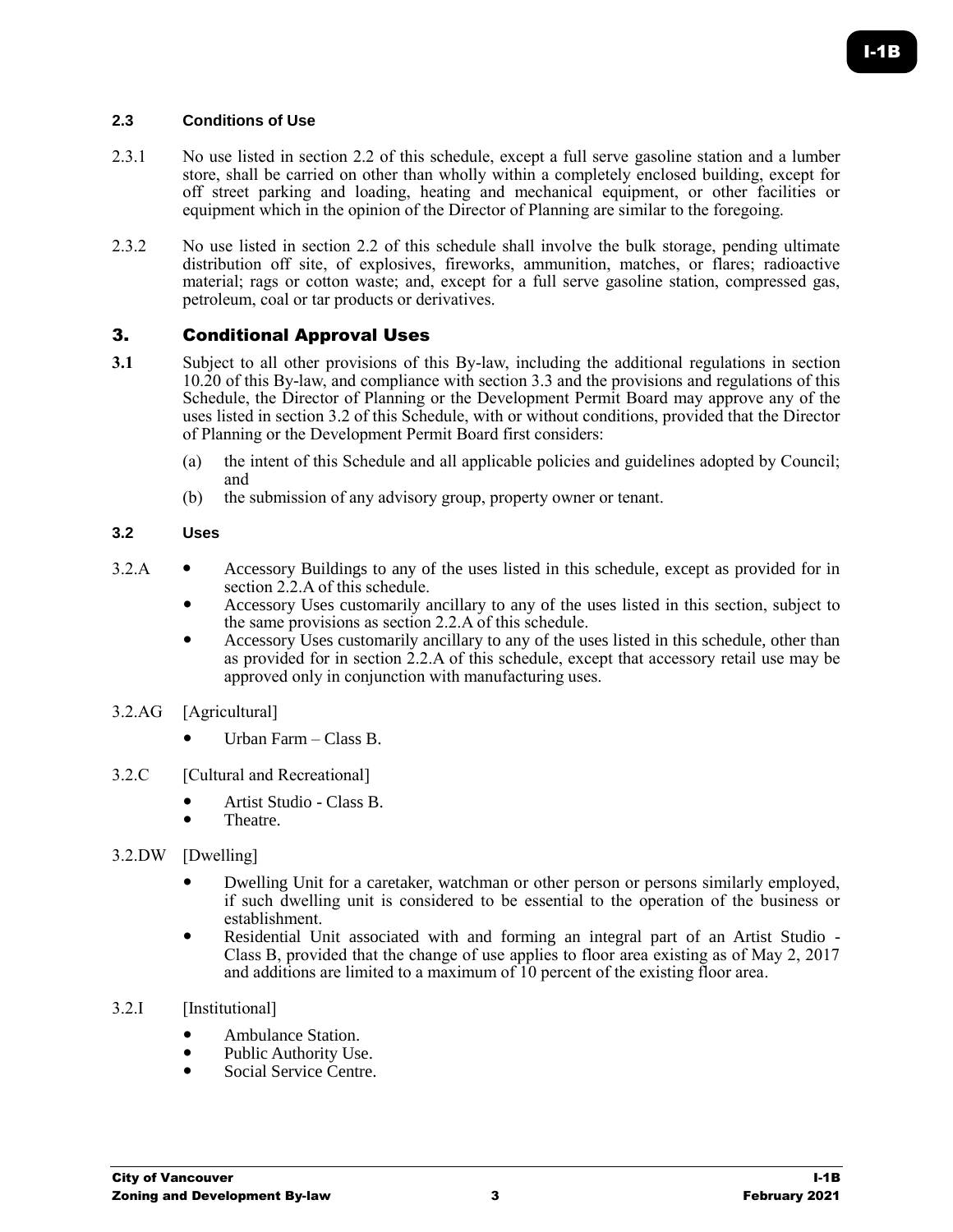## 3.2.M [Manufacturing]

- Brewing or Distilling.
- Chemicals or Chemical Products Manufacturing Class A.
- Food or Beverage Products Manufacturing Class A.
- Linoleum or Coated Fabrics Manufacturing.
- Machinery or Equipment Manufacturing.
- Metal Products Manufacturing Class B.
- Miscellaneous Products Manufacturing Class A.
- Motor Vehicle Parts Manufacturing.
- Non metallic Mineral Products Manufacturing Class A.
- Rubber Manufacturing.
- **•** Textiles or Knit Goods Manufacturing.
- Transportation Equipment Manufacturing.
- Vegetable Oil Manufacturing.

#### 3.2.O [Office]

- General Office.
- Health Enhancement Centre.

## 3.2.P [Parking]

• Parking Uses.

#### 3.2.R [Retail]

- Farmers' Market. *Compatibility with nearby sites, parking, traffic, noise, hours of operation, size of facility, pedestrian amenity.*
- Public Bike Share.
- Vehicle Dealer.

#### 3.2.S [Service]

- Auction Hall.
- Barber Shop or Beauty Salon.
- Laundromat or Dry Cleaning Establishment.
- Neighbourhood Public House.
- Photofinishing or Photography Studio.
- Print shop.
- Repair Shop Class B.
- Restaurant Class 1.
- Restaurant Class 2.
- School Arts or Self-Improvement.
- School Business.

## 3.2.T [Transportation and Storage]

- Aircraft Landing Place
- Storage Yard.
- Taxicab or Limousine Station.
- Truck Terminal or Courier Depot.
- Weighing or Inspection Station.
- Works Yard.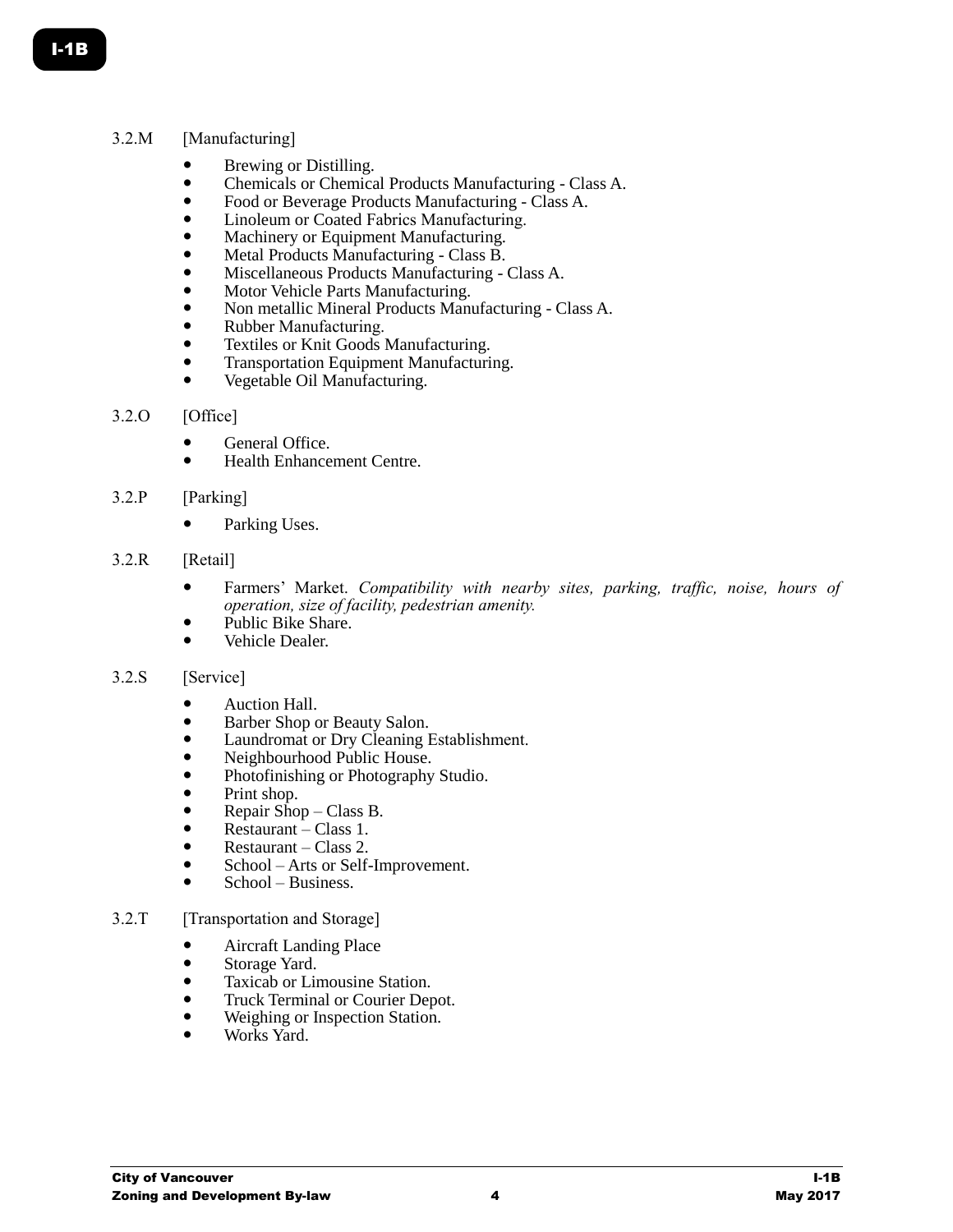- 3.2.U [Utility and Communication]
	- Public Utility.
	- Recycling Depot.

## 3.2.W [Wholesale]

- Cardlock Fuel Station.
- Wholesaling Class B, other than as provided for in section 2.2.WH of this schedule.
- $3.2.Z$  Any other use which is not specifically listed and defined as a use in section 2 of this by-law but which the Director of Planning considers comparable in nature to the uses listed in this schedule, having regard to the intent of this district schedule.
	- Any use which is listed in section 2.2 of this schedule but which does not comply with the provisions of section 2.3.1.
	- Any other use which is not specifically listed in this district schedule but which was a legally conforming use existing as of October 25, 1988.

## **3.3 Conditions of Use**

- 3.3.1 All uses listed in section 3.2 of this schedule, except a Cardlock fuel station, vehicle dealer and transportation and storage uses, shall be carried on wholly within a completely enclosed building unless appropriate measures are taken, to the satisfaction of the Director of Planning, to eliminate any dangerous, injurious, noxious or otherwise objectionable impact that could adversely affect the surrounding area and adjoining non industrial districts.
- 3.3.2 No use listed in section 3.2 of this schedule shall involve the bulk storage, pending ultimate distribution off site, of explosives, fireworks, ammunition, matches, or flares; radioactive material; rags or cotton waste; and, except for a Cardlock fuel station, compressed gas, petroleum, coal or tar products or derivatives.
- 3.3.3 No use listed in section 3.2 of this schedule shall involve the storage, other than wholly within a completely enclosed building, of toxic or corrosive chemicals or acids; scrap; fungicides, herbicides or pesticides; paint, varnish, oil shellac or turpentine; grain, hops, or sugar; fish, fish oil or meal, animal oil or fat, or vegetable oil.
- 3.3.4 No use listed in section 3.2 of this schedule shall involve the storage of goods or materials other than wholly within a completely enclosed building unless the yard or portion of the yard containing the goods or materials is enclosed by a suitable fence or wall restricting public access.
- 3.3.5 A Neighbourhood Public House use shall not be located within 300 m of an existing Neighbourhood Public House use.
- 3.3.6 A Restaurant Class 2 use shall not be located within 200 m of an existing Restaurant Class 2 use.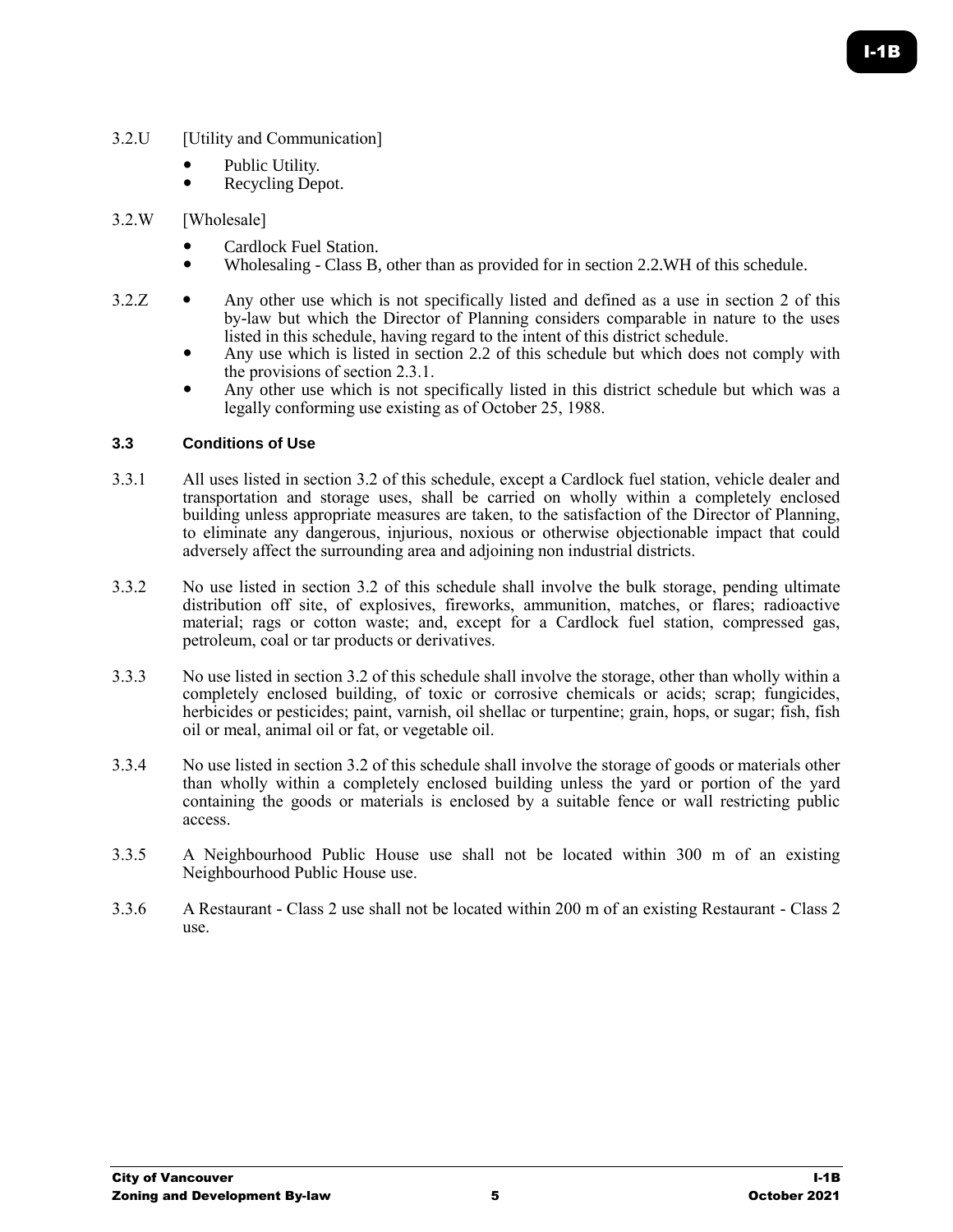# 4. Regulations

All uses approved under sections 2 or 3 of this schedule shall be subject to the following regulations:

- **4.1 Site Area --** Not Applicable.
- **4.2 Frontage --** Not Applicable.

#### **4.3 Height**

- 4.3.1 The maximum height of a building shall not exceed 38 m except that:
	- (a) for a depth of 6.1 m measured from a property line adjacent to Quebec Street, the height of a building must not exceed 18.3 m, as illustrated in Figure 1;
	- (b) for a depth of 4.5 m measured from a property line adjacent to 5th Avenue and 6th Avenue, the height of a building must not exceed 18.3 m, as illustrated in Figure 2;
	- (b) for a depth of 9.1 m measured from the property line adjacent to the north-south lane running between 5th Avenue and 6th Avenue, the height of a building must not exceed 18.3m, as illustrated in Figure 3;
	- (c) the floor area of any storey located above 18.3 m in height must not exceed 65% of the floor area of the largest storey located at or below 18.3 m; and
	- (d) except for those buildings existing as of May 2, 2017, the floor to floor height of the first floor of a building must measure a minimum of 5.35 m.

#### **Figure 1 Height Limit along Quebec Street**



I-1B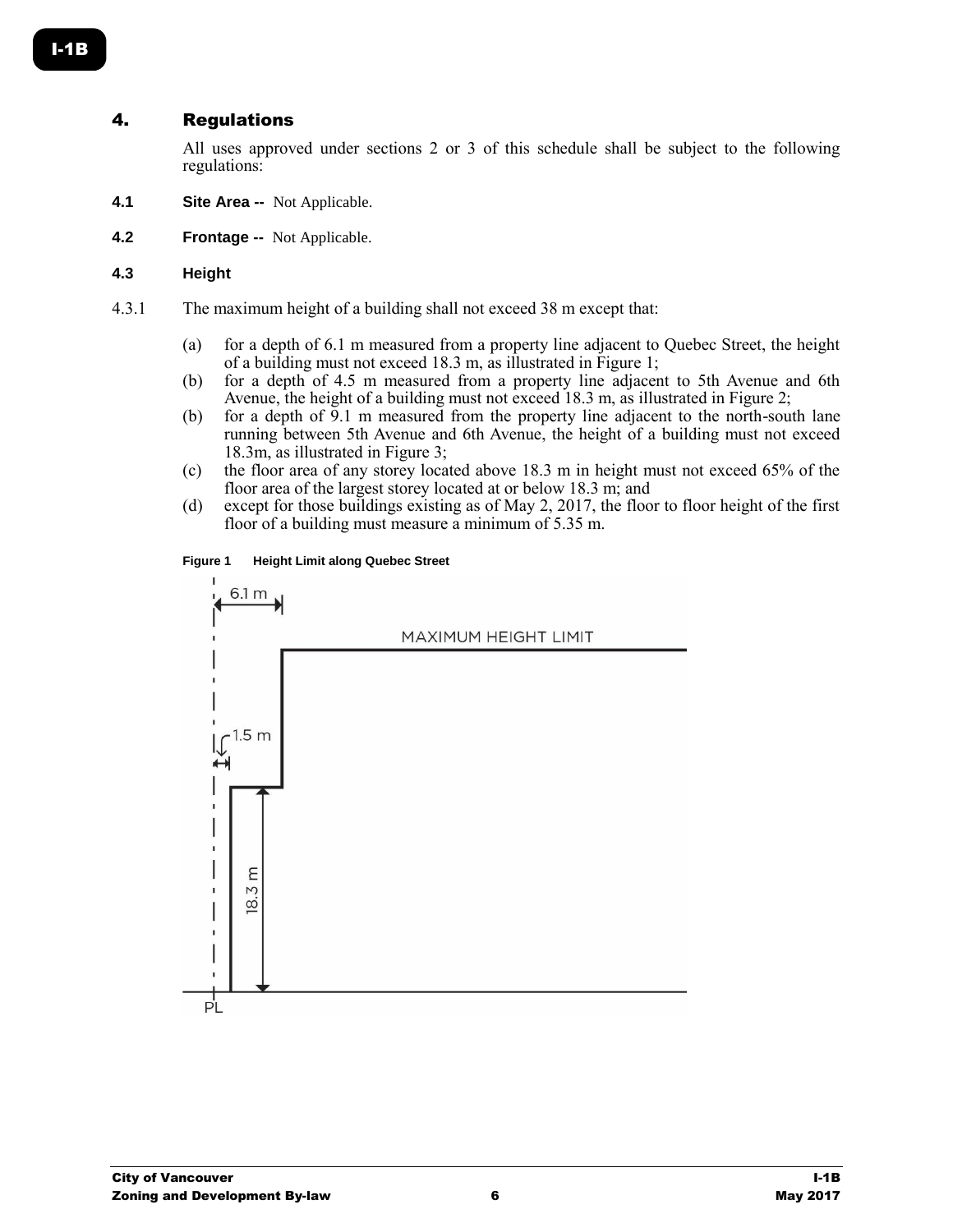

**Figure 2 Height Limits along 5th and 6th Avenue**



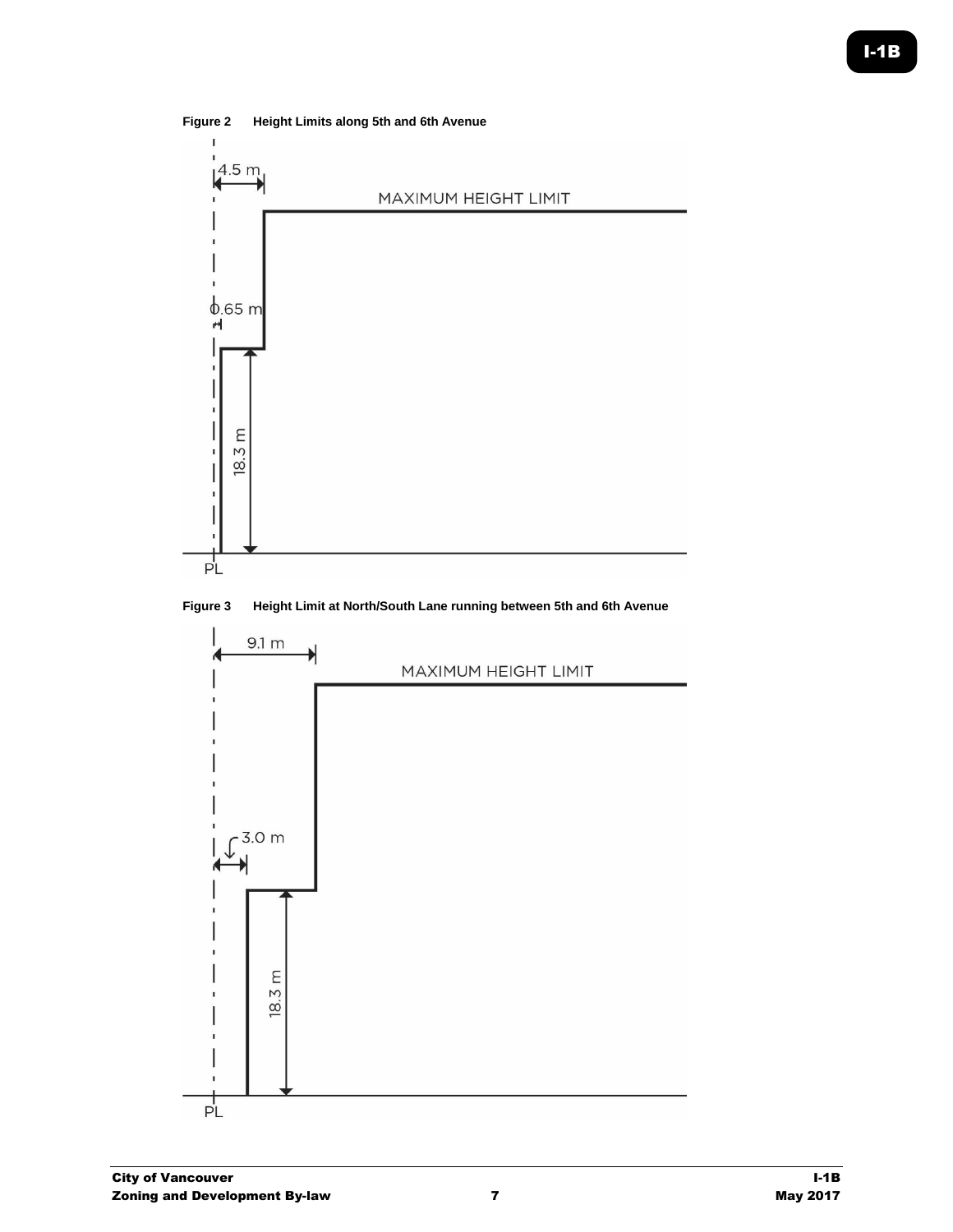- 4.3.2 The Director of Planning may vary the height requirements of section 4.3.1 as follows:
	- (a) any floor above 18.3 m may be permitted to extend into the required upper floor setback as follows:
		- (i) on Quebec Street, the width of the building may extend up to 3.0 m into the required 6.1 m upper floor setback for up to one-third of the width of a building fronting the street, and
		- (ii) on 5th and 6th Avenue, the 4.5 m upper floor setback may be reduced for up to onethird of the width of a building fronting the avenue,

#### except that:

- (iii) the floor area of any storey located above 18.3 m in height must not exceed 80% of the floor area of the largest permitted storey located at or below 18.3m; and
- (iv) the building must not encroach into the ground floor setbacks as specified in section 4.4.

## **4.4 Setbacks**

The setback of a building must be at least:

- (a) 1.5 m from the property line adjacent to Quebec Street;
- (b)  $0.65$  m from the property line adjacent to 5th Avenue;<br>(c)  $0.65$  m from the property line adjacent to 6th Avenue;
- $(0.65 \text{ m from the property line adjacent to 6th Avenue})$ ;
- (d) 3.0 m from the property line adjacent to the north/south lane, running between 5th and 6th Avenue; and
- (e) 0.6 m from any property line adjacent to an east-west lane,

except that no setbacks shall be required for buildings existing as of May 2, 2017.

## **4.5 Floor Area and Density**

- 4.5.1 Maximum floor space ratio shall not exceed 3.0, except that:
	- (a) the maximum floor space ratio shall be 3.0 for Manufacturing Uses, Transportation and Storage Uses, except mini-storage warehouse use, Utility and Communication Uses, Wholesale Uses and Service Uses limited to: Catering Establishment; Laboratory; Laundry or Cleaning Plant; Motor Vehicle Repair Shop; Photofinishing or Photography Laboratory; Production or Rehearsal Studio; Repair Shop - Class A; Sign Painting Shop; and Work Shop;
	- (b) the maximum floor space ratio shall be 1.0 for General Office use, except that the Director of Planning may permit additional floor area for General Office use to a maximum floor space ratio of an additional 1.0, if an equal amount of floor area on the ground floor is used for a use listed in subsection 4.5.1(a); -
	- (c) the maximum floor space ratio shall be 1.0 for Service Uses limited to: Animal Clinic; Auction Hall; Barber Shop or Beauty Salon; Laundromat or Dry Cleaning Establishment; Photofinishing or Photography Studio; Print Shop; Repair Shop - Class B; School - Arts or Self Improvement; School - Business; and School - Vocational or Trade; and
	- (d) the maximum floor space ratio for all other uses combined must not exceed 1.0, except that the maximum permitted floor area:
		- (i) for Retail use, including accessory Retail use, must not exceed 1,000 m²,
		- (ii) for Neighbourhood Public House use must not exceed 500 m², of which at least 25 % must be Manufacturing Uses, limited to Brewing or Distilling,
		- (iii) for Restaurant Class 1 use must not exceed 150 m<sup>2</sup>,
		- (iv) for Restaurant Class 2 use must not exceed 300 m², and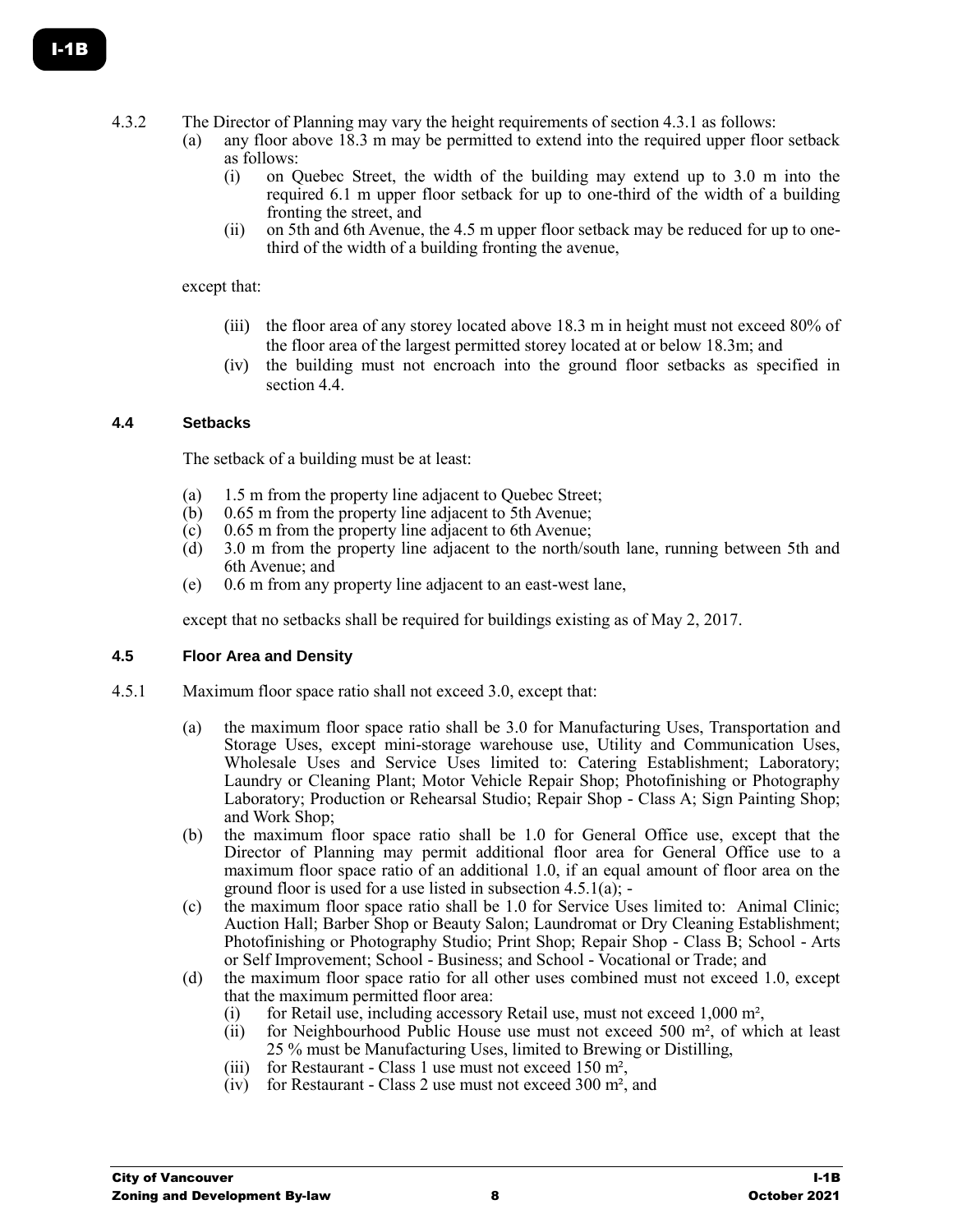- (v) for a lounge use accessory to a Brewing or Distilling use must not exceed:
	- (i) 80  $\text{m}^2$  for any portion of the lounge use located within the principal building, and
	- (ii) 80 m² for any portion of the lounge use located outside the principal building.
- 4.5.2 Notwithstanding section 4.5.1 of this schedule, if the Director of Planning first considers the intent of this schedule and all applicable Council policies and guidelines, the Director of Planning may permit an increase in the permitted floor area of one  $m<sup>2</sup>$  per amenity share (level 1) provided to the city at no cost to the city, for the following uses:
	- (a) uses listed in subsection 4.5.1(a), and
	- (b) digital entertainment and information communication technology use,

to a maximum additional floor space ratio of 2.0 above the maximum permitted floor space ratio of 3.0.

- 4.5.3 For the purposes of section 4.5.2, an amenity share (level 1) means an amenity share (level 1) as set out in Schedule F of this by-law.
- 4.5.4 For the purposes of this district schedule, an amenity (level 1) means a Child Day Care Facility.
- 4.5.5 Notwithstanding sections 4.5.1 and 4.5.2 of this district schedule, if the Director of Planning first considers the intent of this schedule and all applicable Council policies and guidelines, the Director of Planning may permit an increase in the permitted floor area of one  $m<sup>2</sup>$  per amenity share (level 2) provided to the city at no cost to the city, for the following uses:
	- (a) uses listed in subsection 4.5.1(a), and
	- (b) digital entertainment and information communication technology use,

to a maximum additional floor space ratio of 1.0 above the maximum additional floor space ratio of 2.0 provided for in section 4.5.2.

- 4.5.6 For the purposes of section 4.5.5, amenity share (level 2) means an amenity share (level 2) as set out in Schedule F of this by-law
- 4.5.7 For the purposes of section 4.5.5, an amenity (level 2) means
	- (a) Child Day Care Facility;<br>(b) Community Centre or Ne
	- Community Centre or Neighbourhood House;
	- (c) Library;
	- (d) Museum or Archives;
	- (e) Park or Playground;
	- (f) Rink;
	- (g) Swimming Pool; and<br>(h) Social Service Centre
	- Social Service Centre.
- 4.5.8 Amenity (level 2) shares are allocated as follows:
	- (a) 14% must be allocated to a Child Day Care Facility; and
	- (b) 86% must be allocated to any amenity (level 2) use listed in section 4.5.7.
- 4.5.9 Notwithstanding sections 4.5.2 and 4.5.5, the maximum floor space ratio achievable as a result of the provision of amenity shares must otherwise comply in all respects with this district schedule and this by-law.